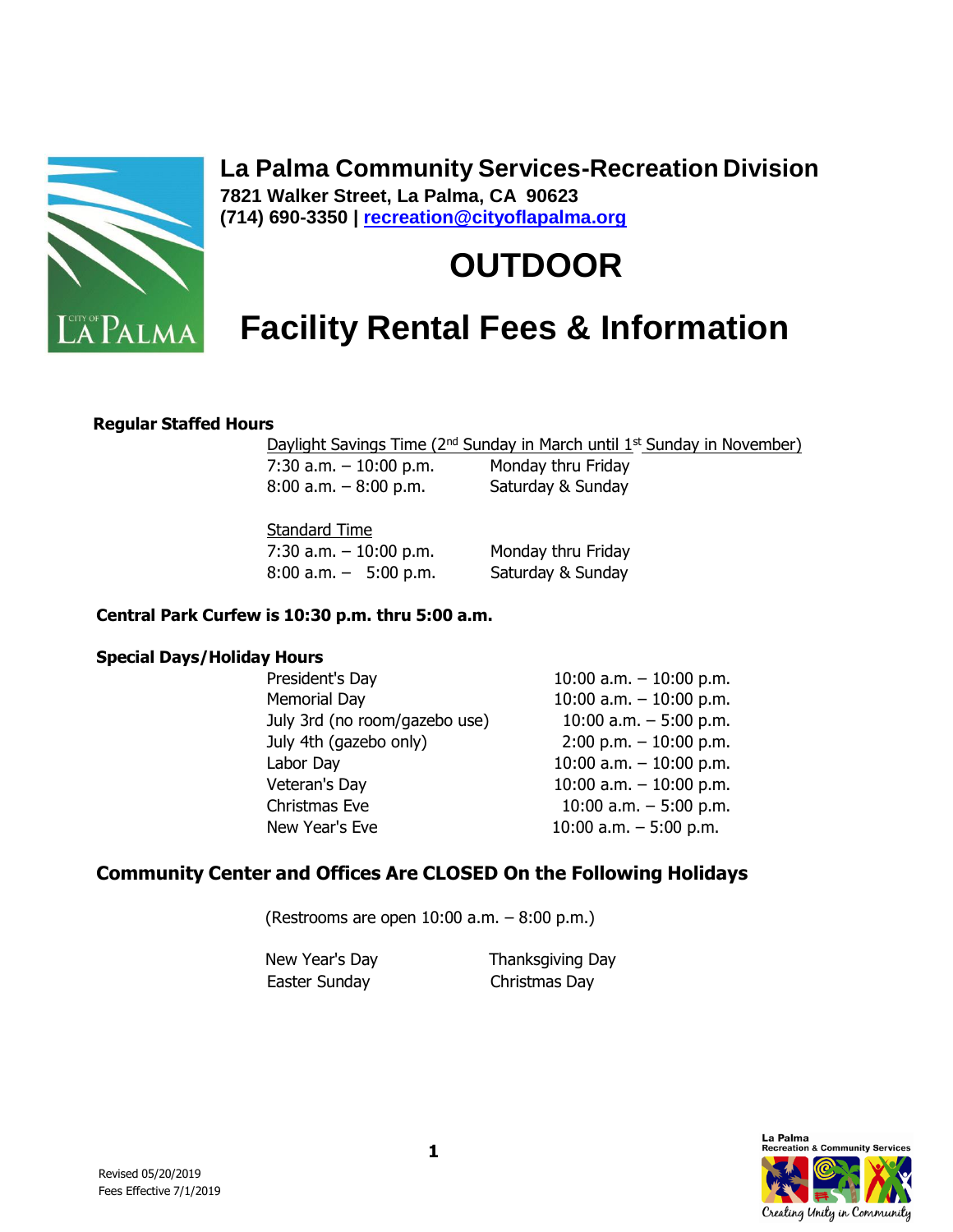#### **GENERAL OUTDOOR FACLIITY PERMIT REGULATIONS AND INFORMATION**

- 1. Failure to abide by the terms of your permit and rules provided, herein, may result in the termination of your event by the La Palma Community Services Department-Recreation Division. Permit Holder is responsible for their guests' adherence to park rules.
- 2. **Central Park is smoke and tobacco free per La Palma Municipal Code, Section 18-28.**
- 3. **No alcoholic beverages are permitted in City parks at any time per La Palma Municipal Code, Section 18-8D.**
- 4. **The Central Park curfew is from 10:30 p.m. through 5:00 a.m., every day, per La Palma Municipal Code, Section 18-8.1.**
- 5. Permit Holders or their guests **ARE NOT ALLOWED TO DRIVE ANY MOTORIZED VEHICLE (Car, Truck, Motorcycle, and ATV) ONTO THE PARK GROUNDS AT ANY TIME** without expressed written consent from the La Palma Community Services Department. Doing so may cause immediate cancellation on a permit and potential to reserve outdoor facilities in the future.
- 6. Permit Holder needs to check in AND out with the Recreation staff on duty. Be prepared to show the ID used when the permit was booked. If your permit is valid for multiple dates, you must check in with staff on duty **EACH** date of your permit. **Permit Holder is required to remain on site throughout the entire event**.
- 7. Initial applications for Outdoor Facility Use Permits must be submitted at least **FIVE (5) ADMINISTRATIVE WORKING DAYS PRIOR TO THE USE DATE** but no more than to six (6) months in advance.
- 8. Outdoor Facility Use Permits will only be issued to persons **eighteen (18) years of age and older**.
	- a. Th e Permit Holder of the Outdoor Facility Use Permit assumes all liability for the use of the designated facility.
	- b. The Permit Holder will be held responsible for any theft and/or damage to equipment or property during outdoor facility use.
- 9. All **applications** for Outdoor Use Permits of City-owned Recreation facilities **MUST** be made by a La Palma Resident, a La Palma Based Non-Profit Organization Officer, or La Palma Business Owner/Manager (for business only) on the forms provided by the Community Services Department-Recreation Division.
	- a. For Residents, Proof of La Palma Residency will be required at the time of application. A DMV issued driver's license or ID card with a La Palma address is an acceptable form of proof of residency. Other examples of acceptable proof of residency include:
		- Utility (electricity, gas, etc.) bill from within the last three (3) months AND a government issued ID card matching the name on the utility bill.
		- Current signed, dated, and notarized rental agreement/contract AND a government issued ID card matching the name on the agreement/contract.
	- b. For La Palma businesses and La Palma based organizations please contact the Recreation &

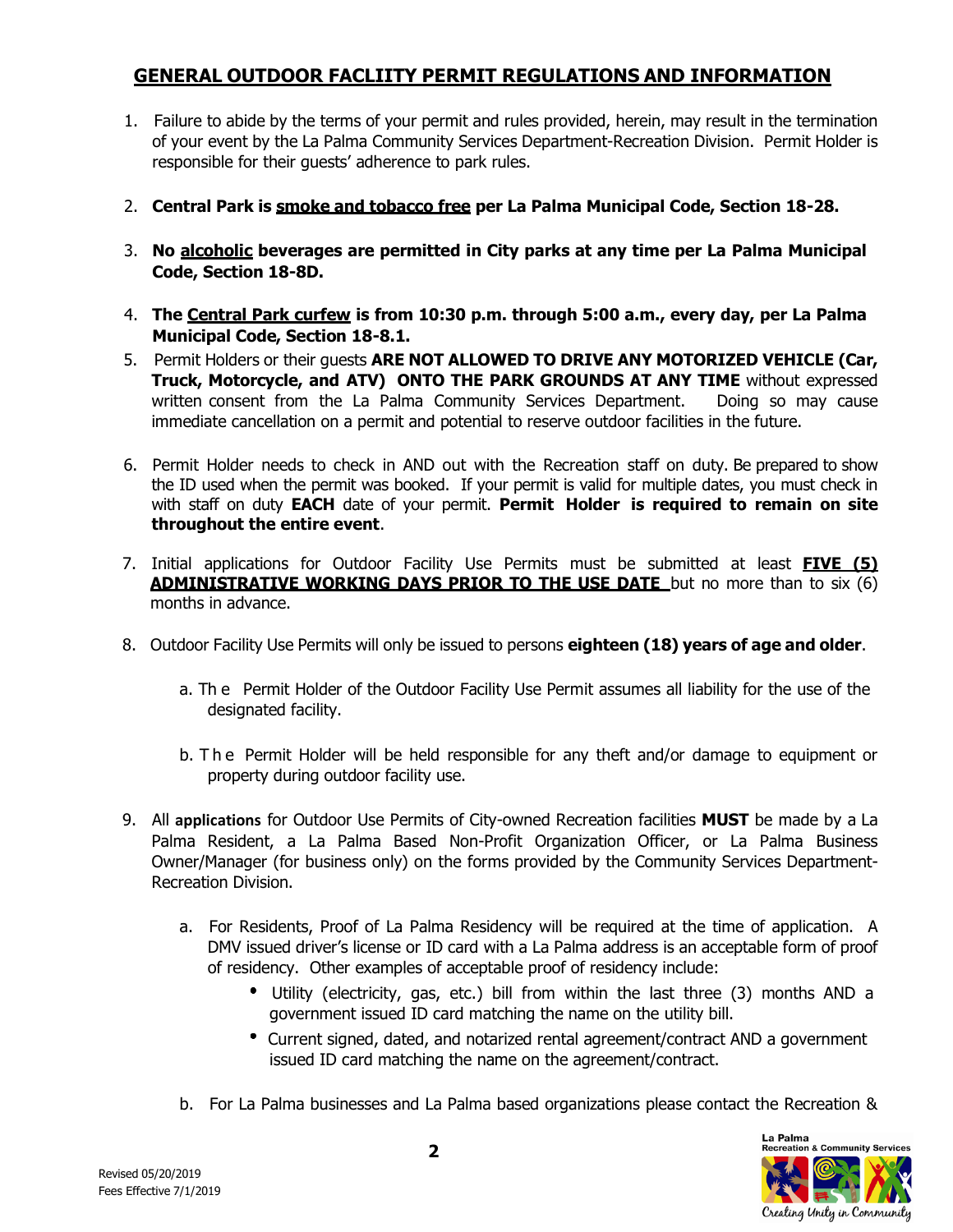#### **Fees & Deposit**

- 10. **All fees and deposits** for outdoor facility permits are set by the La Palma City Council and **must be paid, in full, when applying for your permit**. All payments submitted will be deposited at the time of submittal.
	- a. Charges for use of the Plaza Pavilion, Gazebo, Softball Field, and Tennis Courts vary. **Fees are identified on page 7.**
- 11. The deposit is fully refundable provided all facility rules and regulations are followed and the facility is left in the same condition that it was found prior to your permit.
	- a. Failure to follow facility rules and regulations can result in the forfeiture of part or all of the deposit, at the discretion of the Community Services Director.
- 12. Refunds, pending City Council approval, will be returned to the Permit Holder no more than 30 days after the event.
- 13. City of La Palma Policy prohibits the commercial selling of goods or services on public property (non-profit fundraisers may be excluded, by approval of the Community Services Directors).

#### **Cancellation**

- 14. If the Permit Holder cancels their permit more than five (5) business days before the permit date, an \$11 processing fee will be deducted from the collected use fees. If the permit is cancelled within five (5) business days of the permit date, all collected use fees can be forfeited, at the discretion of the Community Services Director.
- 15. Weather Cancellation: Permit Holder will receive a full refund if the permit is cancelled by the Community Services Department due to inclement weather or unsafe/unplayable field conditions caused by the weather.
- 16. Pavilion & Gazebo Permits are NOT interchangeable with Indoor Rental Permits (we will not move your permit indoors due to weather). If your permit needs to be cancelled due to inclement weather, you will be refunded your full rental fees or a portion thereof depending upon actual use.

#### **PAVILION/GAZEBO RULES PERMITS MUST BE COMPLETED BY 8:00PM**

- 17. The Pavilion & Gazebo must be cleaned and returned to the condition in which it was found. If the Permit Holder/group fails to do so, an additional fee may be deducted from your deposit for cleaning.
	- a. No tape, nails, etc. will be permitted on the Pavilion or Gazebo structures.
- 18. BBQ's are not included with your reservation. BBQ's located in Central Park are open for use on a first-come, first-served basis. If you choose to bring your own BBQ, it must be placed and used on grass, not on cement. DO NOT dump hot coals in any trashcan.

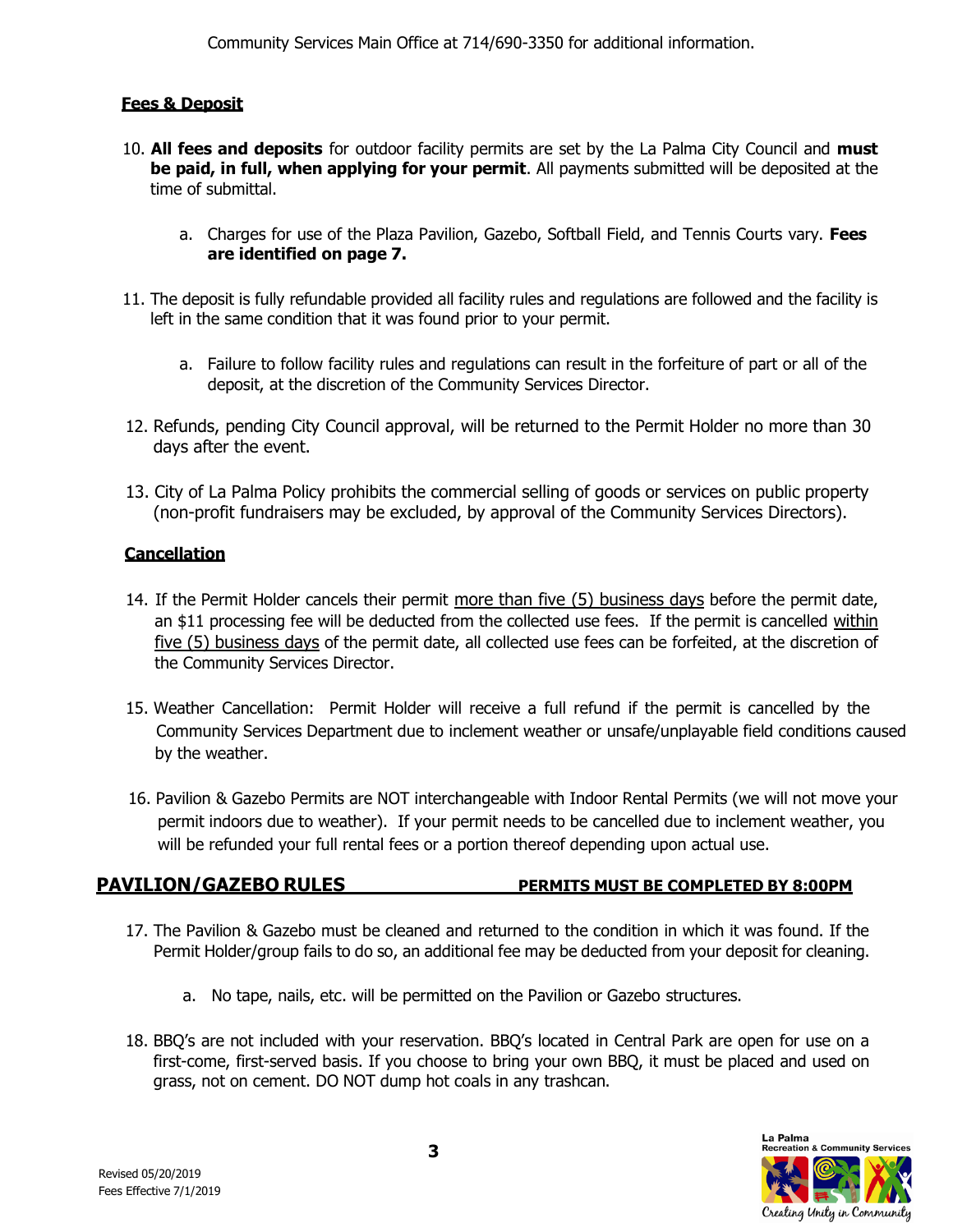- 19. Use of a jump house/moon bounce during the permit is allowed, provided the following conditions are met.
	- a. The use of such equipment must be indicated on the approved Facility Use Permit form.
	- b. The jump house/moon bounce provider must have a Certificate of Insurance naming the City of La Palma as additionally insured on file, five days prior to the event. General Liability Insurance must have a general aggregate limit of at least \$2,000,000 (\$1,000,000 for each occurrence.

Insurance may be obtained in the following ways:

- 1. Facility users may check with their homeowner's insurance provider;
- 2. Facility users may directly contact an insurance agent or broker;
- 3. Non-profit and service organizations may contact their parent organization to utilize their umbrella policy;

Failure to provide the City with a valid Certificate of Insurance prior to your event will result in immediate cancellation of your rental agreement. The cancellation and refund policies will be in effect.

- c. The jump house/moon bouncer must be set up and removed within the scheduled time of your permit.
- d. Jump house/moon bounce provider must supply generator, Central Park electrical boxes located in Pavilion and Gazebo area are NOT to be used for inflatables. It is the permit holder's responsibility to inform their provider, they must bring a generator.
- 20. Only the picnic tables located within the Pavilion/Gazebo area are included with the permit. The Community Services Department does not provide additional tables or chairs for outdoor permits.

#### a. **P l e a s e do NOT relocate any picnic tables or benches in Central Park**.

- 21. Carnival rides, water slides, foam usage, hamster balls, trackless trains, and live animals are not allowed. For clarification on additional attractions please contact the Community Services Main Office, 714/690-3350.
- 22. Music is permitted, however sound must not be disturbing to the surrounding residential areas. The maximum sound level may not exceed 65 dBA between the hours of 7:00AM to 7:00PM and 50 dBA between 7:00PM and 10:00PM. Please contact the Community Services Main Office for questions regarding sound.
- 23. It is the responsibility of the permit holder to provide an extension cord to utilize power from the electrical socket. The Pavilion has two sockets available, the Gazebo has one. All sockets are 20 amps each. Do not bring appliances that require additional circuits or higher amperage. Example: 1 coffee pot uses 1 20 amp circuit.





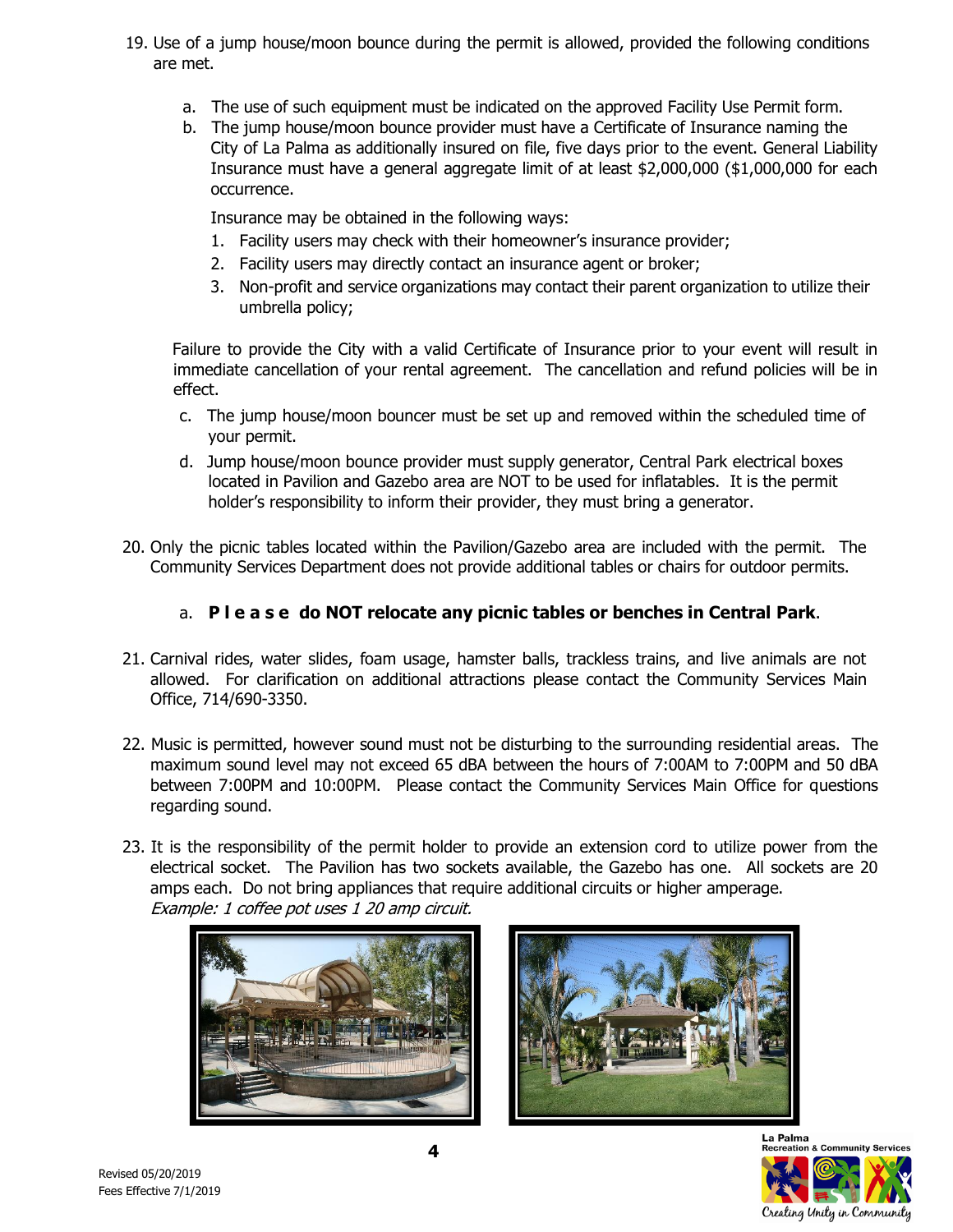# **SOFTBALL/**

#### **SOCCER FIELD RULES PERMITS MUST BE COMPLETED BY 10:00PM**

The Central Park Softball Field was built for and is intended for softball play and practice. As Central Park is a multi-use facility, baseball play and practice is limited to ages under 12 for safety reasons to avoid baseballs being hit into other areas of the park. Please be respectful of this use.

- 24. Rental of the Softball/Football/Soccer Field includes use of the infield and up to 250 diameter feet of the outfield. As Central Park is open to the public for drop-in use, field rentals do not include areas beyond this. If more area is needed for the size of a permit, rental of the Pavilion and/or Gazebo may be required.
- 25. Field use permits may not initially be taken out for more than eight (8) dates at any time. A new permit may be requested during the final week of a current Facility Use Permit.
	- a. Use of the Field, by permit, is limited to one 2-hour period per calendar week (Sunday through Saturday).
	- b. All Field uses will be scheduled beginning with an **even hour**. (Ex: 10 AM – 12 PM or 2 PM – 4 PM)
	- c. The use of softball field lights is at the discretion of the Community Services Department, depending on time of year and safety concerns. For energy efficiency, the softball lights will not be available for use during daylight hours, except for ½ hour prior to dusk.
	- d. Each Thursday during regular business hours only, current permit-holders who have a reservation for the upcoming week may reserve one additional 2-hour use (if available) per calendar week (Sunday through Saturday) for that upcoming week.
- 26. Use of bases is included with your softball field permit. Please specify whether you will be using 60ft. or 65ft. distances between bases.
- 27. **Softball Field Preparation** (extra fee): If requested during permit application, field will be dragged & groomed; lines & batter's box will be marked.
- 28. Permit Holders or their guests **ARE NOT ALLOWED TO DRIVE ANY MOTORIZED VEHICLE (Car, Truck, Motorcycle, and ATV) ONTO THE PARK GROUNDS AT ANY TIME** without expressed written consent from the La Palma Community Services Department. Doing so may cause immediate cancellation of a permit and potential to reserve outdoor facilities in the future.
- 29. If a permit holder wishes to host a tournament, additional consideration and approval (i.e. insurance) is required. Rental of the Pavilion and/or Gazebo may also be required to ensure adequate parking for both indoor and outdoor rentals.
- 30. A permit holder may not sell any food or non-food product on City of La Palma property.

As a reminder**, no alcoholic beverages are permitted in City parks at any time per La Palma Municipal Code, Section 18-8D.** Any permit with alcohol on City property will cause the immediate cancellation of the permit and ability to reserve outdoor facilities in the future.

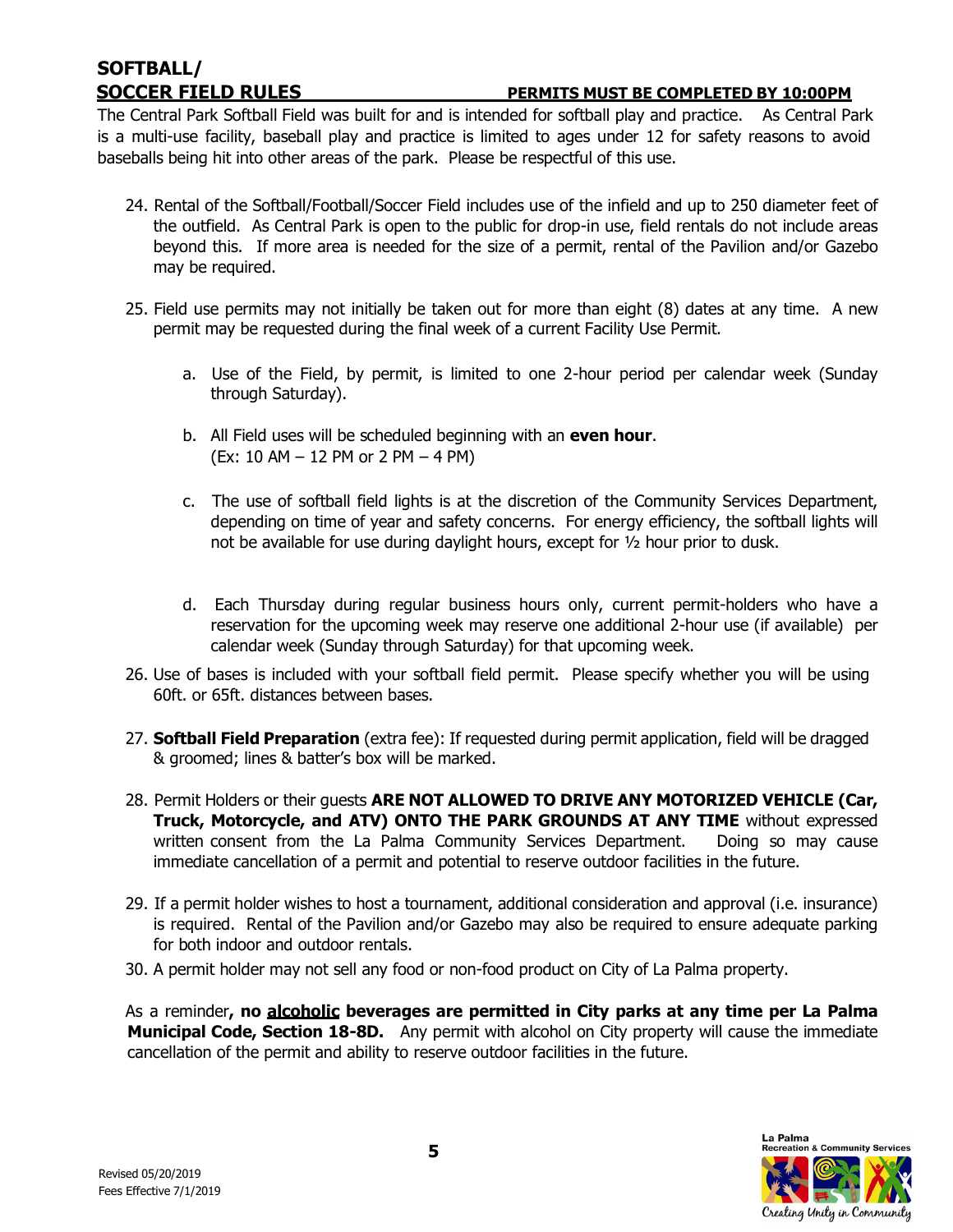- 31. Tennis Court permits may not be taken out for more than four (4) dates at any time. A new permit may be requested during the final week of a current Facility Use Permit.
	- a. Use of the Tennis Courts, by permit, is limited to one 2-hour period per calendar week (Sunday through Saturday).
	- b. All Tennis Court uses will be scheduled beginning with an **even hour**. (Ex: 10 AM 12 PM or 2 PM – 4 PM)
- 32. Tennis Courts are NOT to be used for tennis lessons by unauthorized personnel.
- 33. Tennis Courts are for Tennis only. Skateboards, bicycles, in-line skates, scooters, and motorized scooters are not allowed on the Tennis Courts.